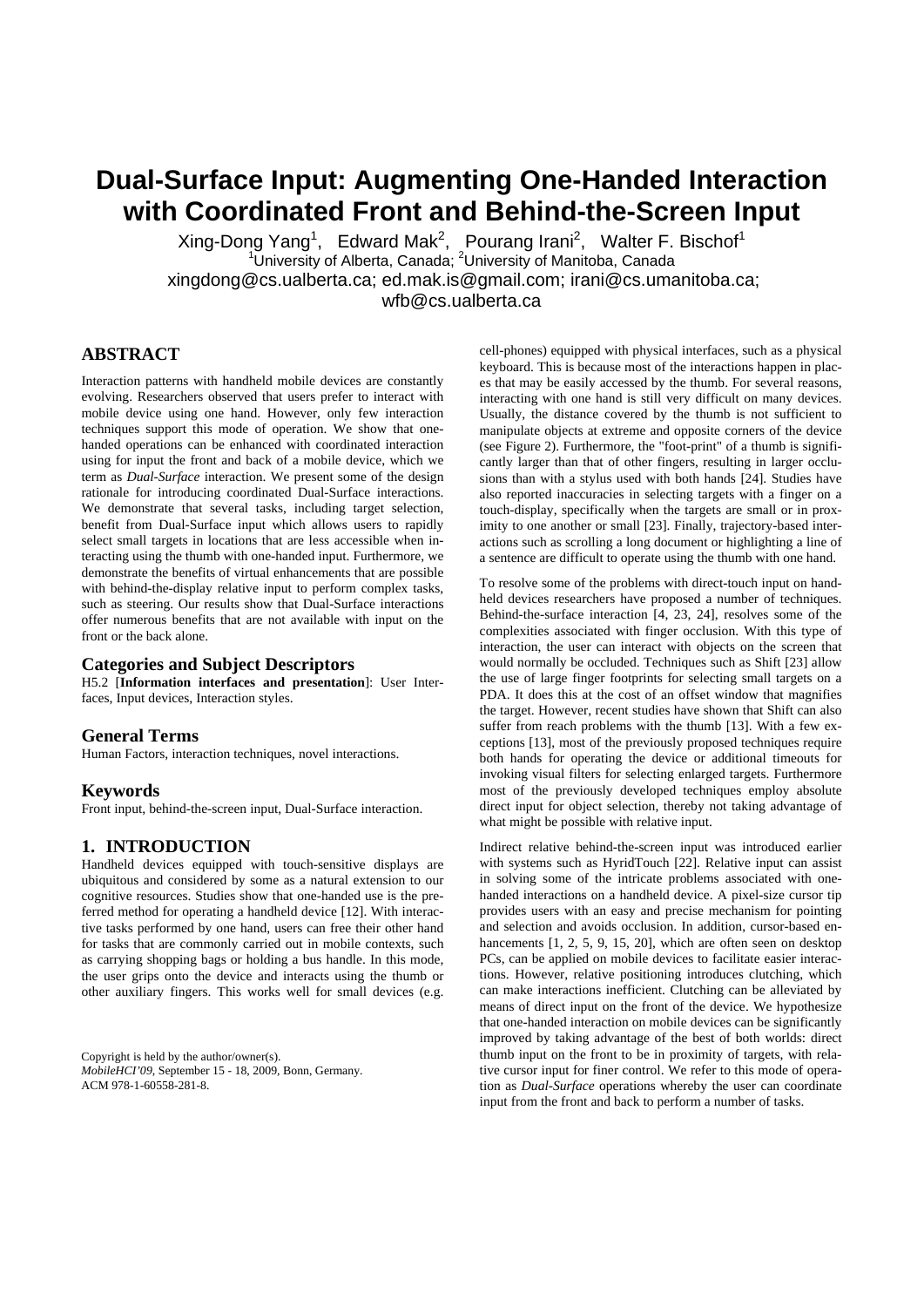We demonstrate the value of Dual-Surface interaction with a prototype similar to that proposed in [22]. It embeds a touchpad onto the rear surface of a PDA and allows users to interact with the PDA with the index finger that is free from gripping the device with one hand. The device supports *Front* (via thumb), *Back* (via cursor), and *Dual-Surface* (via both thumb and cursor) interaction. The results of the first experiment reveal a performance benefit for targets with *Dual-Surface* input. A second experiment shows that Dual-Surface input can take advantage of virtual enhancements that are possible with relative input to perform more complex tasks such as tunneling.

# **2. RELATED WORK**

Several developments are related to our work. Most of them are aimed at addressing the issues concerning touch and singlehanded input.

# **2.1 Finger-based Touch Input**

Finger based interactions suffer from occlusion. To address this concern, researchers have proposed cursor replacement techniques. The idea is to statically re-locate the cursor to a nonoccluded position. Offset cursor [20] displays the cursor 0.5" above the finger. Fluid DTMouse [7] displays the cursor in the middle of two finger touch points so that it is not occluded by either finger. The major concern of such designs is that selection depends highly on the location of the targets. On mobile devices, edges and corners are problematic for static relocation techniques.

Shift [24] addresses some of the problems of the above techniques as it dynamically places a copy of the area occluded under the finger in a "shifted" callout at a non-occluded location. The callout contains a crosshair representing the contact location of the user's finger tip. By sliding the finger contact on the display, the user can fine tune the pointer position and select the target of interest using a take-off gesture. Shift's callout was designed to be triggered only when necessary. When selecting large targets, a callout is not triggered, and selection takes place by simply tapping the screen. Similar to the static cursor relocation techniques, performance with Shift drops when targets are on an edge or at a corner of the mobile device. One drawback includes the use of a callout that can result in a costly occlusion on small displays.

Olwal et al. [18] introduced Rubbing and Tapping to facilitate precise and rapid selection on touch screens. The rubbing technique activates a zoom-in action using a finger-tip gesture. The tapping technique enlarges the target by having the user touch near the target with one hand and tapping a distance away on the screen with the other hand. Studies reveal that rubbing and tapping techniques can provide precise selection of target size ranging from 0.3mm to 4.8mm within 2 seconds [18]. Besides Tapping, other two-handed techniques, such as those presented in [3] have also been proven helpful for selecting small targets using bare fingers. However, bimanual input is not a preferred operation mode for interacting with mobile devices [13].

To circumvent occlusion problems altogether, researchers have proposed interactions on the back of the display surface. Lucid-Touch [25] uses a back-mounted video camera to capture the user's finger motion. As a result, the system allows users to interact with the device using all their fingers. A circular cursor is assigned to each finger tip, allowing for precise interaction at the pixel level. The system was demonstrated with a set of tasks including object selection and dragging. The authors also explored the coordinated use of front of the display and its back to perform basic navigation tasks. However, they did not provide any empirical support or report on any advantages of using both surfaces in a coordinated manner. Inspired by LucidTouch, NanoTouch [4] facilitated the creation of very small devices by offloading input to the back of the display. Back input was shown to make target selection in unreachable areas such as corners and edges possible and less error prone than enhanced front techniques such as Shift. By having the users interact on the back of the device, the device can be reduced to a size as small as 0.3", without any impact on performance of selection tasks [4]. However, the authors of NanoTouch did not describe the use of coordinated front and back input. Additionally, back input was primarily absolute and not relative.

Although the discussed techniques provide solutions to occlusion from finger touch, the majority of the solutions were not devised or evaluated with one-handed input. Since one-handed input is popular and the preferred method for using a mobile device for many tasks [13], little is known about how such techniques work with one handed input.

# **2.2 One-handed Mobile Device Interactions**

The study of one-handed interactions can be traced back to the 1960's [6]. Recent studies stem from formal and informal observations about usage patterns with mobile devices. Karlson and Berderson, conducted several in-situ observations which led to the conclusion that 74% of mobile users use one hand when interacting with their cellular devices [13]. The same observations and web surveys suggested that PDA users were inclined to use two hands, but expressed significant interest in using one hand if possible, suggesting the need for better tools to support one-handed interactions.

Applens and LaunchTile [12] were two of the earliest systems to support one-handed thumb use on PDAs and cell-phones. With AppLens users were provided with a simple gesture set, mimicking the up-down-left-right keys, to navigate with a grid of data values. LaunchTile allows access into the tabular data view by allowing users to press on soft buttons associated with an area of the grid. In a user study, users were found to perform correct gestures 87% of the time, suggesting that simple thumb gestures are memorable. However, they also found that users were reluctant to use gestures and preferred tapping. Their results also showed that error rates were influenced by the direction of the gestures and the number of gestures available, suggesting a limit on the number of different gestures one should design.

Further investigations by Karlson et al [13] on the biomechanical limitations of one-handed thumb input have revealed that users do not equally easy interact with all areas of a device. Instead, user grip, hand size, device ergonomics, can influence dexterity and reach of the thumb. For example, right handed users have more limited thumb movement in the NorthWest-SouthEast direction than in the other directions. Additionally, regions of the device away from the right edge are more difficult to reach. These findings supported the development of Thumbspace [14]. Thumb-Space is based on users' natural inclination to touch the interface with their fingers when a stylus is not available. To facilitate thumb reach, users customize the workspace and shrink the entire workspace into a box. In an extensive study, users performed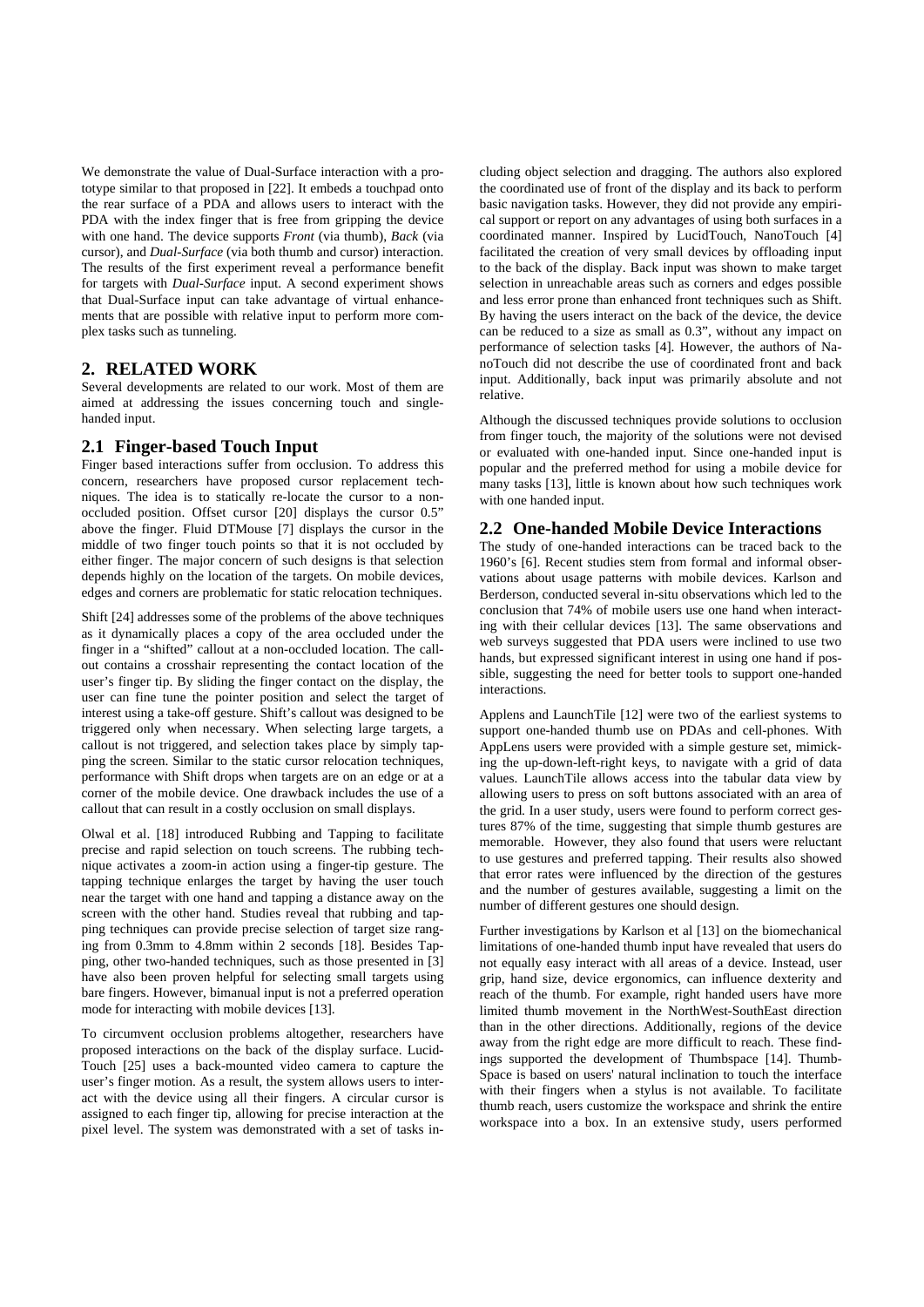better at selecting targets further away using Thumbspace than other techniques. Used in conjunction with Shift [15], a technique for high-precision target selection with the finger, Thumbspace resulted in higher accuracy than using either technique alone.

Wobbrock et al. [26] conducted a series of experiments to study gestures of one-handed interaction with mobile devices. In their study, a USB touchpad was used to simulate a PDA. Finger position was mapped in absolute mode and was displayed via a cursor on a computer monitor. Their results suggest that, for a 1-D target selection task, input using the index finger on the back of a device had similar performance to input using the thumb on the front of the device in terms of task completion time. In their study, the target was always reachable by the fingers which may not reflect real cases when using one-hand. Furthermore, the study did not consider occlusion problems, as selection using the thumb was on a touchpad so occlusion did not occur regardless of target size.

Escape [27] facilitates one-handed selection with selection using gestures. Each target on the screen is assigned a unique directional gesture for selection. A selection happens when the user presses an area near the target, and performs a motion in the direction indicated by the target. Escape improves the selection of small targets by not requiring tapping on a target. An experimental study showed that Escape could perform 30% faster than Shift on targets between 6 to 13 pixels wide while still maintaining a similar error rate. However, Escape's gesture-based selection limits its usage in applications where a large number of onscreen targets are selectable. Furthermore, Escape's selection action may confound with other gesture-based interactions such as panning a map.

Overall, the results of these studies suggest that there is sufficient evidence of one-handed use of mobile devices, but we do not have a broad range of techniques to support this form of interaction. Furthermore, the design of one-handed interactions needs to be concerned with the size of the object, the place and position of control items, and the range of allowable gestures with the thumb. We utilized the recommendation offered in previous work [12,13,19] to guide the design of the Dual-Surface interactions proposed in this paper.

## **2.3 Direct vs. Indirect Input**

In this paper, direct input is achieved on the display of the device (i.e. touch screen), and indirect input through an intermediate device (i.e. touchpad or jog-dial). Studies have shown that, when using a stylus, direct and indirect inputs were essentially equivalent for target selection tasks [9]. Direct input outperformed indirect input only when selecting a target by crossing, a selection technique not commonly used.

Although direct finger input is widely used in interactions with touch screens, studies show that people prefer using a mouse in some contexts [8, 17, 22]. This may be due to some of the problems, such as occlusion associated with direct input. Sears and Shneiderman [22] compared the performance of mouse input to finger input on a target selection task. Their results showed that finger input outperformed mouse input on targets of size  $\geq 3.2$ mm. Their results also showed that using a mouse does not necessarily lead to lower error rates. But Meyer et al. [17] demonstrated, with a series of goal-directed tasks, that users performed better with indirect input than with direct input. They compared user performance between finger input, stylus, mouse, trackball,

and mousepen and found that mouse resulted in the best performance while finger input resulted in the worst performance. Forlines et al. [8] stated that the mouse is the more appropriate for tasks like pointing and dragging. They compared mouse input to finger input on a selection and docking task and found that selection time to be higher using the mouse than with the finger. They also found that using the mouse lead to faster docking time, which makes the overall trial time being almost identical for both devices. Overall, absolute direct and relative indirect input offer numerous benefits. We propose taking advantage of both input types by means of Dual-Surface interactions.

# **3. DUAL-SURFACE INTERACTION**

*Dual-surface interaction* involves sequentially coordinating input from the front (typically with the thumb) with an input channel attached to the back of the device. The design of Dual-Surface input is motivated by some of the common problems with onehanded interactions, such as occlusion and out-of-thumb-reach. Unlike prior techniques for back-of-the-screen input, our design considers the use of relative input on the back. This allows users to take advantage of the best of both worlds: direct absolute input and indirect relative input.

Direct absolute input facilitates access to large targets very quickly and allows users to interact with a significant portion of the device. The drawback with absolute input with one-handed interaction is the lack of reachability based on the form factor of the device, occlusion of smaller targets, and difficulties selecting items on the edges. We hypothesize that augmentation of a device with relative input in the back (as in [23]), will reduce or eliminate problems with occlusion. Relative input is generally unaffected by the location of targets and can itself be augmented with virtual enhancements [1, 2, 5, 10, 16, 21], thereby facilitating a number of tasks. However a drawback of this input is its dependence on clutching.

We considered the pros and cons of direct input and relative input in the design of our Dual-Surface interaction. We propose that, with a sequentially coordinated interaction, users can leverage off the benefits from both input types to perform a variety of tasks. Our proposed coordination is very similar to, and inspired by, the kinematic chain model proposed for bi-manual interaction [11]. While users are not constrained to Dual-Surface interaction alone, we propose the following coordination to take advantage of this type of input. The front input leads the back input, sets the frame of reference for the back cursor to operate in, and is used for performing coarse movements. The back relative input follows the front, operates within the frame-of-reference established by the front, and is able to perform finer movements.

# **4. APPARATUS**

We developed a prototype similar to that in [23]. We used a Dell Axim X30 PDA with a 624 MHz processor and 64MB memory. We attached an Ergonomic USB touchpad on the rear side of the PDA. The touchpad was oriented along the long side of the PDA (see Figure 1). We placed the touchpad as close as possible to the top of the PDA to make it confortable for users to manipulate the cursor with the index finger when holding the device with one hand. All gestures moved the cursor using a relative mapping. The software was implemented in C#.NET.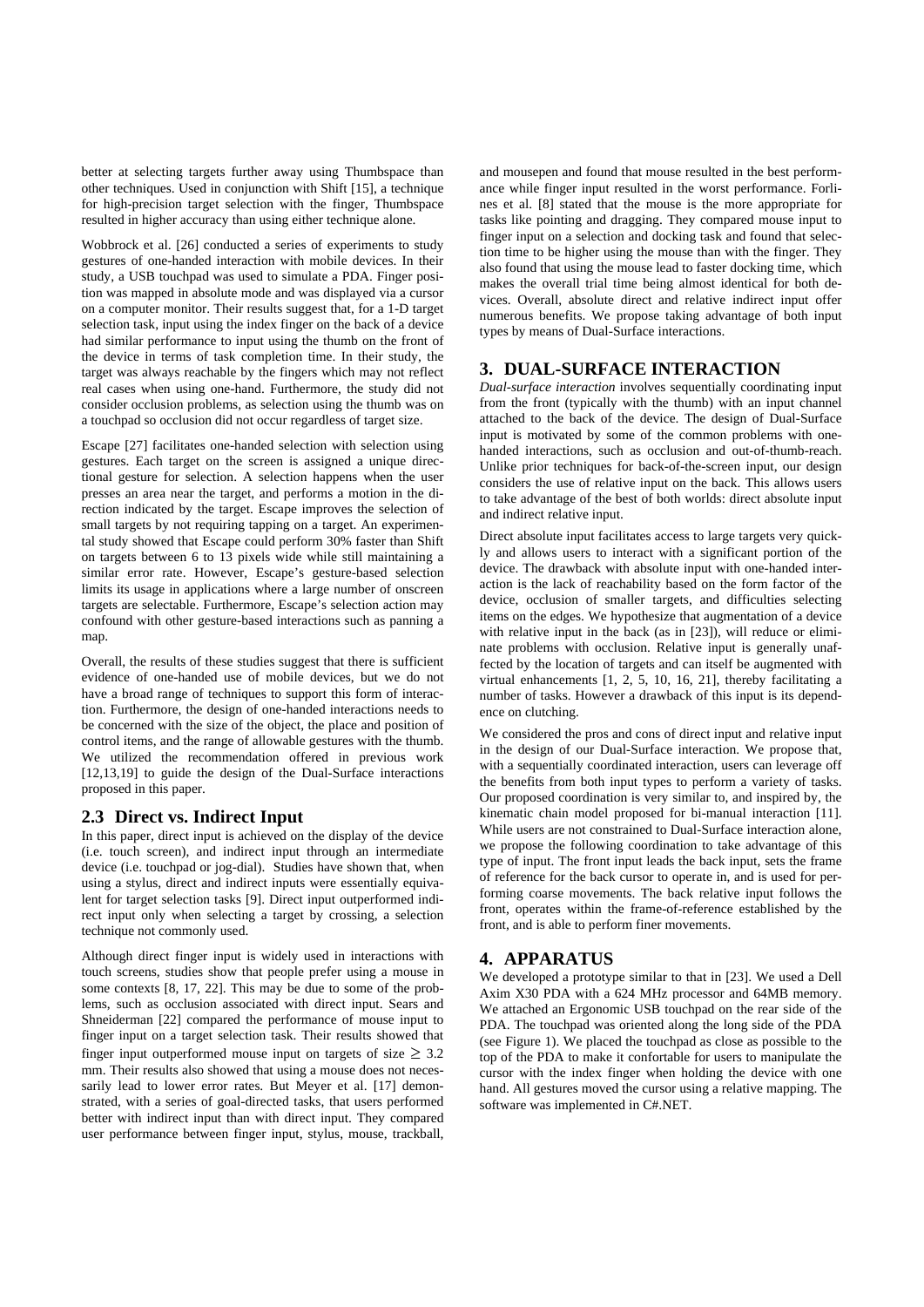

**Figure 1 In the experiment, we asked participants to sit in a chair, and perform the target selection task using one hand. The touchpad on the back is operated using the index finger.** 

# **5. EXPERIMENT 1 – SELECTION**

The goal of this experiment was to compare the performance of target selection with *Dual-Surface* (thumb+cursor) input against the *Front* (thumb only) and *Back* (cursor only). Participants were required to complete a series of target selection tasks using the three techniques with their dominant hand. In this interaction, the index finger and thumb were not used for gripping onto the device.

We implemented the Shift technique [24] for the *Front* in order to address the fat-finger problem introduced by interacting with a touch screen using bare finger. When selecting a target via the *Front*, participants tapped near the target to invoke a callout. Since our targets were always either placed on the top right or bottom left, the callout was placed in a position that it was not occluded by any part of the hand. To perform a selection, participants moved the Shift crosshair cursor onto a target and lifted the finger. The *Back* technique allowed the user to control an arrow cursor with their index finger using the touchpad mounted on the back of the PDA. When moving the cursor with the touchpad, the cursor was always read as a mouse-hover until the user quickly tapped the touchpad. Tapping of the touchpad registered a full mouse click. Initially *Dual-Surface* technique forced the user to tap the screen in the general location of the target with thumb to give an absolute cursor position near the target. After front input was performed, we disabled it for the purposes of experiment (to ensure that no more front inputs were performed) and the back touchpad was enabled, where the input was exactly the same as the *Back* technique. All feedback was provided visually on the PDA. A target was highlighted if the cursor was inside it.

In real world applications, selections often take place at the corners of the screen (see Figure 2). This makes target acquisition with one hand difficult. In order to measure the performance of the three techniques in situations close to real-world applications the targets were placed at varying distances away from the corner of the device. In our study, the targets were located at the topright and bottom-left corners since, with right-handed users (all our participants were right-handed) movement of the thumb is difficult in the top-left to bottom-left direction [13]. We used an offset distance to place the target at varying spots away from the corner. The smaller the offset, the closer the target was to the corner, and vice versa (see Figure 3).



**Figure 2 Mobile applications are mostly replicas of their desktop versions in which targetable items can occur in unreachable or difficult to reach areas of the device when using one hand.** 

In order to remove bias against the Shift technique in selecting targets being close to the corners, a small pilot study was conducted to measure a reasonable offset. The results showed that 9 pixels (3.6mm) away from the edges of the corner was the closest reasonable offset that would allow the user to select the target with the Shift technique. Furthermore, we found that a square target of size 5 pixels (2mm) was the smallest reasonable size to acquire targets using any of the three techniques.

# **5.1 Participants**

Eight participants (6 males and 2 females) between the ages of 20 and 35 recruited from a local university participated in this study. We screened participants so that they were all right-handed, and had previous experience with graphical interfaces.

# **5.2 Procedure**

To start a trial, participants clicked the "Start" button (see Figure 3) with either their thumb (when interacting via the *Front* and *Dual-Surface*) or the cursor (when interacting via the *Back*). Then, participants had to use the techniques described above to acquire the target in view. A trial finished either when participants successfully selected the target or when an error occurred. A trial was counted as an error if participants missed a target or failed to make a selection in a timeout of 25 seconds. Participants were instructed to complete the task as fast and as accurate as possible. To promote better performance of all techniques, we showed the time of the last attempt and the overall best time of the current input technique. Users were encouraged to beat their best time.



**Figure 3 "Start" button is at the opposite corner of the target.** 

A warm-up session was given to participants at the start of each new input technique. Participants were instructed on how to control the cursor in a test trial. Once participants felt comfortable with the technique, they were given two practice trials with the input technique before starting the real experiment. The entire experiment lasted 30 minutes. Participants were encouraged to take breaks during the experiment. Participants filled out a postexperiment questionnaire upon completing the experiment.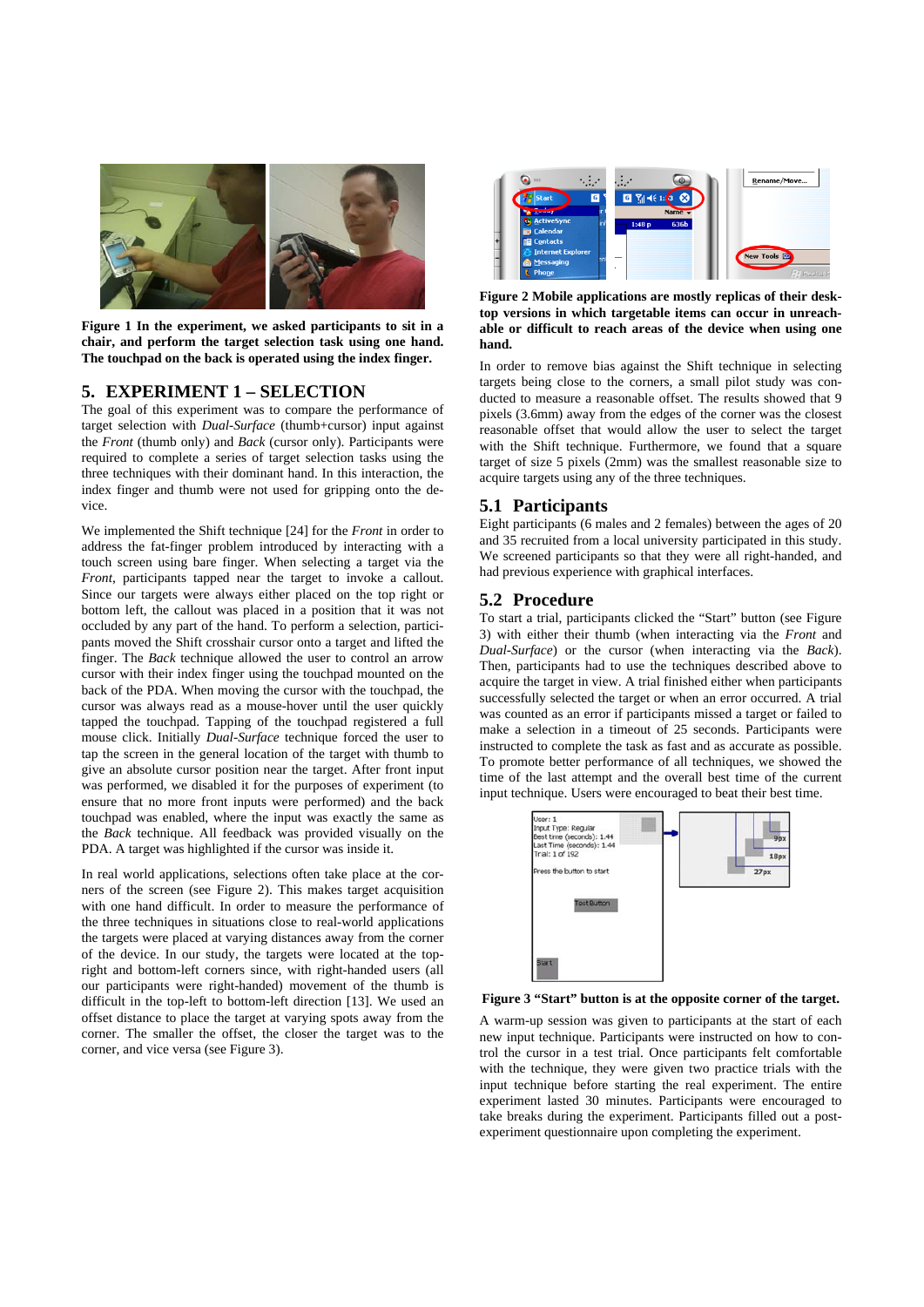# **5.3 Experimental Design**

The experiment employed a  $3 \times 2 \times 3 \times 3$  within-subject factorial design. The independent variables were input *Technique* (*Back*, *Front*, and *Dual-Surface*), *Location* (*Top-Right* and *Bottom-Left*), *Offset* (9px, 18px, and 27px away from corner), and target *Size* (5px, 10px, and 15px). Each trial of the experiment represented a *Technique*×*Location*×*Offset*×*Size* combination, and was repeated 3 times by each participant. The order of presentation of the trials was randomly chosen. Input techniques were counter balanced across participants.

The experimental design can be summarized as:

- 3 *Techniques*: (*Front, Back*, and *Dual-Surface*) ×
- 3 *Offsets*: (9px, 18px, and 27px) ×
- 3 *Sizes*: (5px, 10px, and 15px) ×
- 2 *Location*s: (*Top-Right* and *Bottom-Left*) ×
- 3 R*epetitions* ×
- 8 *Participants*
- $= 1296$  data points in total

#### **5.4 Results**

For all our analyses, we used the univariate ANOVAs and Tamhane post-hoc pair-wise tests (unequal variances) with subjects as random factors.

#### *5.4.1 Completion Time*

A total of 51 trials out of 1296 incurred a timeout (3.9%) and the average trial completion time over all trials without timeouts was 4378.7ms (s.e. = 91.3ms). We excluded errors and timeouts from our analysis. We found no significant effect for *Location* and therefore we collapsed our data across this variable, and the following analyses were performed only on the other three variables. The results are shown in Figure 4 (left).

There is a significant effect of *Technique* ( $F_{2,14}$  = 16.268, p<0.001), of *Size* (F<sub>2,14</sub> = 84.578, p<0.001) and of *Offset* (F<sub>2,14</sub> = 15.94, p<0.001) on completion time. Figure 4 (left) shows average completion time for each technique, by target *Size* and O*ffset*. We found interaction effects for *Technique*×Size ( $F_{4,28}$  = 29.395, p<0.001), for *Technique*×Offset (F<sub>4.28</sub> = 18.630, p<0.001) and for  $Size \times Offset$  (F<sub>4.28</sub> = 12.817, p<0.001).

Post-hoc pair-wise comparisons (unequal variance assumed) show significant differences across each of the three pairs for all three techniques (p<0.001). The performance with Dual-Surface (3604ms, s.e. 168) was significantly faster than either Shift (7107ms, s.e. 169) or the Back (5106ms, s.e. 168).

Similarly, post-hoc pair-wise comparisons revealed significant differences across all three pairs of target size (p<0.001). Performance was fastest with targets of 15 pixels or 4 mm (3096ms), then with 10 pixel or 4 mm (4680ms) and slowest with 5 pixel or 2 mm (8041ms).

Post-hoc comparisons also show significant differences for the following pairs of offsets: 9 vs. 18 pixels ( $p$ < 0.001), and 9 vs. 27 pixels (p<0.001), but not for 18 vs. 27 pixels, with users taking approximately 1.5 times longer with the 9 pixel offset than with the 18 or 27 pixel offsets.

## *5.4.2 Failures*

In addition to recording the completion time, we also recorded the number of failures users had before accurately selecting the tar-

get. A failure with Shift consists of releasing the thumb and pressing again. With the Back and the Dual-Surface techniques, a failure consists of clicking outside the target. In general the number of failures captures the number of misses that have occurred prior to properly selecting the target. The results are shown in Figure 4 (right).

There was a significant effect of *Technique* ( $F_{2,14}$  = 28.575, p<0.001), of Size (F<sub>2,14</sub> = 34.044, p<0.001) and of *Offset* (F<sub>2,14</sub> = 13.038, p<0.001) on failures. We found no significant interaction between these two factors ( $F_{6,5} = 2.2$ , p=0.203). We found interaction effects for *Technique×Size* ( $F_{4,28}$  = 27.501, p<0.001), for *Technique×Offset* ( $F_{4,28}$  = 12.97, p<0.001) and for *Size×Offset*  $(F_{4,28} = 12.504, p<0.001).$ 



#### **Figure 4 (left) Average completion time. (right) Average number of failures, for each technique, offset and target size (bars represent +/-1 standard error).**

Post-hoc pair-wise comparisons (unequal variance assumed) show significant differences across the pairs Dual-Surface and Shift, and Back and Shift (p<0.001). The number of failures with Dual-Surface  $(0.09)$  and Back  $(0.113)$  were significantly smaller than the number of failures with Shift (2.62). There was no significant difference in number of failures between Dual-Surface and Back.

Post-hoc pair-wise comparisons revealed significant differences across all three pairs of target size  $(p<0.001)$ . There were significantly fewer failures with 15 pixel targets (0.252) than with 10 pixel (0.78) or 5 pixel (1.794) targets.

Finally, post-hoc comparisons also show significant differences for the following pairs of offsets: 9 vs. 18 pixels (p< 0.001), and 9 vs. 27 pixels  $(p<0.001)$ , but not 18 vs. 27 pixels. The average number of failures with 27 pixel offset was 0.403, with 18 pixel offset was 0.655, and with 9 pixel offset was 1.769.

#### *5.4.3 Failure rate*

Of the total 51 timeouts that occurred in the experiment, 50 occurred when using Shift, one with Back and none with Dual-Surface. Of the 50 timeouts with Shift, 88% resulted from selected targets that were offset by 9 pixels from the corner of the display.

#### *5.4.4 Subjective Preference*

Of the eight participants, all showed a high preference for Dual-Surface followed by Shift. Participants reported frustration with Dual-Surface as they were required to readjust their grip to perform the task properly. Frustration with Shift resulted from small target sizes but particularly when the targets were in the corner. Participants also commented on the difficulty in selecting targets with the Back alone as users were required to clutch frequently to acquire the target.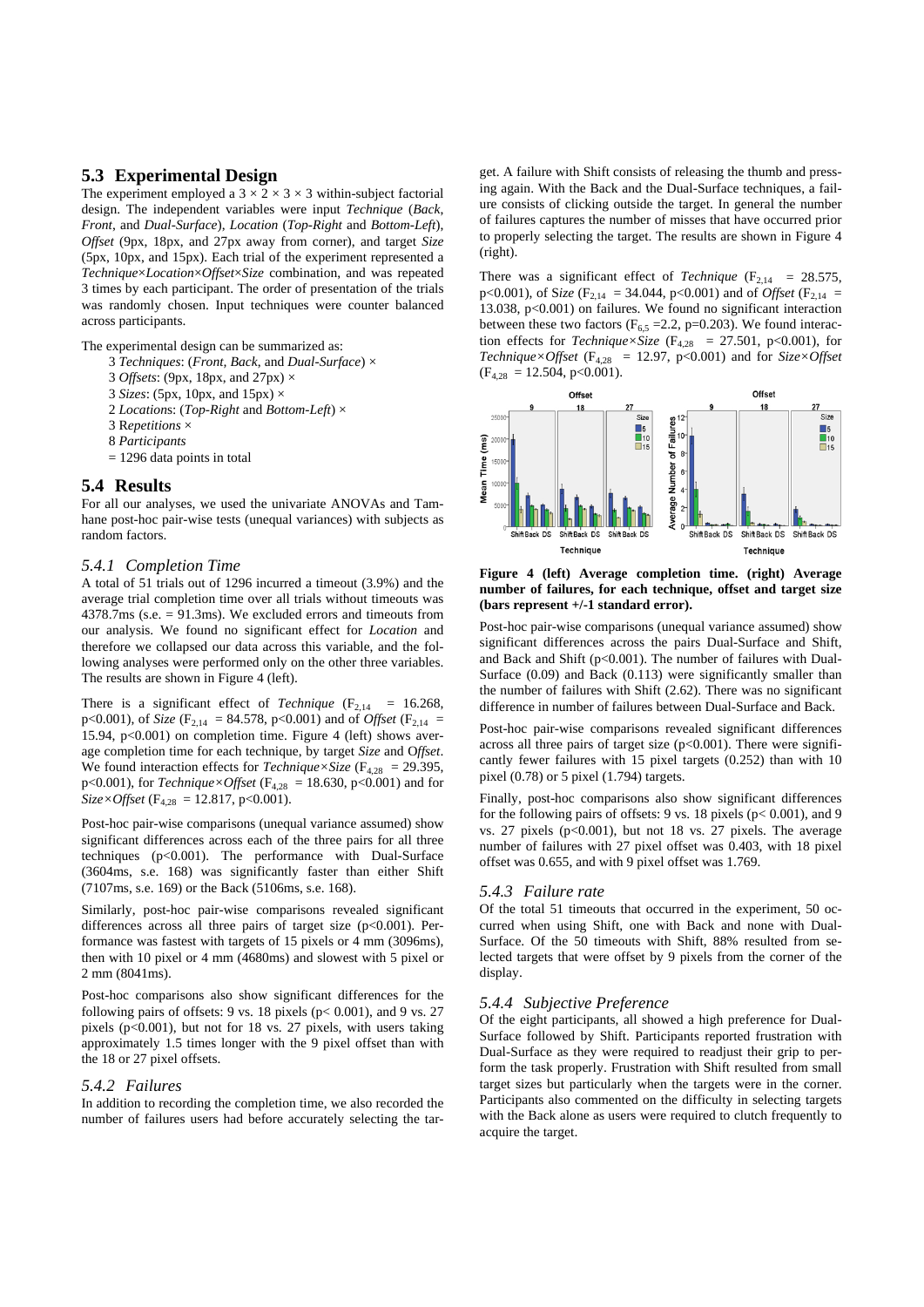# **5.5 Discussion**

As expected, target size had a significant effect on task completion time. Shift outperformed Back and Dual-Surface on the larger targets when these were placed away from the edges and closer to the center of the screen. This reveals the advantage of direct input over relative cursor input in one-handed target selection when occlusion is not an issue and when targets are reachable. In contrast, both Back and Dual-Surface outperformed Shift in selection time for small targets  $\left($  < 10 pixels or 4mm), and when the target was placed closer to the center of the screen.

Back and Dual-Surface led to a relatively consistent performance across targets of different sizes and at different locations. Participants finished the task faster with Dual-Surface than with Back. Note that, with Dual-Surface, participants had to select the target using the Back even if the target was large enough for the thumb. It is possible that without this restriction the performance of Dual-Surface can be improved further. Overall, the results support our hypothesis that one-handed interaction can benefit from the effective coordination of absolute thumb input in the front and relative cursor input in the back.

# **6. EXPERIMENT 2 – TUNNELING**

The results of the first experiment revealed that target selection with *Dual-Surface* was more efficient than with input via the *Front* or the *Back* alone. We also wanted to evaluate the possibility of using Dual-Surface with more complex tasks. Note that none of the prior work provided any empirical evidence of the effectiveness of behind-the-screen input for complex tasks. Other tasks for one-handed input are also common, for example, scrolling through a list of contacts with one-hand is [13]. This type of task is commonly categorized as a steering task. Steering is also routinely carried out within a variety of contexts, such as highlighting a piece of text or navigating through file menus [1]. The purpose of this experiment was to evaluate the effectiveness of the Dual-Surface interaction in steering tasks.

# **6.1 Virtual Enhancement**

Note that one of the obvious benefits of having a relative cursor is that it can be augmented with virtual enhancements [1, 2, 5, 10, 16, 21] to facilitate a variety of interactions. For instance, menu navigation is more effective with the inclusion of a pseudo-haptic enhancement that allows the cursor to stay within the menu 'tunnel' [1]. In this study, we leverage upon the ability to attach virtual enhancements to the relative cursor in the Dual-Surface interaction. In our task, the virtual enhancement consisted of a pseudohaptic effect that aids in the tunneling. While this is specific to tunneling, we propose the use of Dual-Surface widgets (see Discussion section) for which the enhancements vary dynamically, based on the control the user is operating on the front. For example, a menu or scrollbar could employ an enhancement similar to the one we describe here. However toolbar buttons or other controls may adopt other enhancements such as those proposed for expanding targets [16] or for dynamically varying the cursor size [10]. Such enhancements are not possible with absolute input and therefore the attachment is associated only with the relative input behind-the-display and not with the front.

Similar to [1], the pseudo-haptic enhancement was simulated by software, and is described as follows:

- 1. The cursor initially exists within a rectangle (square in this case and the dimensions were defined as the tunnel width)
- 2. When the cursor touches a side of the square, the cursor's position is centered on the center of that side (see Figure 5).
- 3. A new square is then centered on the new cursor position and we go back to step 1.

It is possible to fail the task by exiting from the middle of the tunnel.



**Figure 5 Once the cursor hits an edge, it is brought back to the center of the edge. The square itself was not visible to the user.** 

# **6.2 Task**

The task was carried out by first clicking a "Start" button, and then quickly moving to the start of the tunnel to carry out the tunneling. The task simulated a canonical situation, in which a user moves the cursor on the display to a widget before steering in the tunnel (i.e. to acquire the thumb on the scrollbar and then to move it). In the steering component, the participants click the start of the tunnel and then steer within the tunnel until they exit from the end. The tunnel was placed vertically and to the right side, for easy access with the thumb. The start and end of the tunnel were rendered in green and red. The "Start" button was placed on the left-hand side of the screen (see Figure 6 left).



**Figure 6 (left) "Start" button and the tunnel. The start and the end of the tunnel were rendered in green and red. (right). The "Start" button disappeared after a trial started. The yellow band indicates the offset of the user's thumb from the center of the tunnel.** 

## **6.3 Conditions**

We included visual feedback for all techniques. Visual feedback displayed the magnitude of deviation of the thumb from the center of the tunnel. The deviation was displayed using a yellow band. The width of the yellow band gave feedback as to how much the user deviated from the center of the tunnel (see Figure 6 right). As with the first experiment, we evaluated three one-handed techniques: *Front* (via thumb), *Back with virtual enhancement* (via cursor), and *Dual-Surface* (via both). In the *Front* technique, participants completed the entire task using only their thumb. When steering in the tunnel, they slid their thumb on the screen from the top of the tunnel to the bottom. For the enhanced *Back* technique, participants completed the entire task using the cursor, whose movement was controlled by the index finger. When steering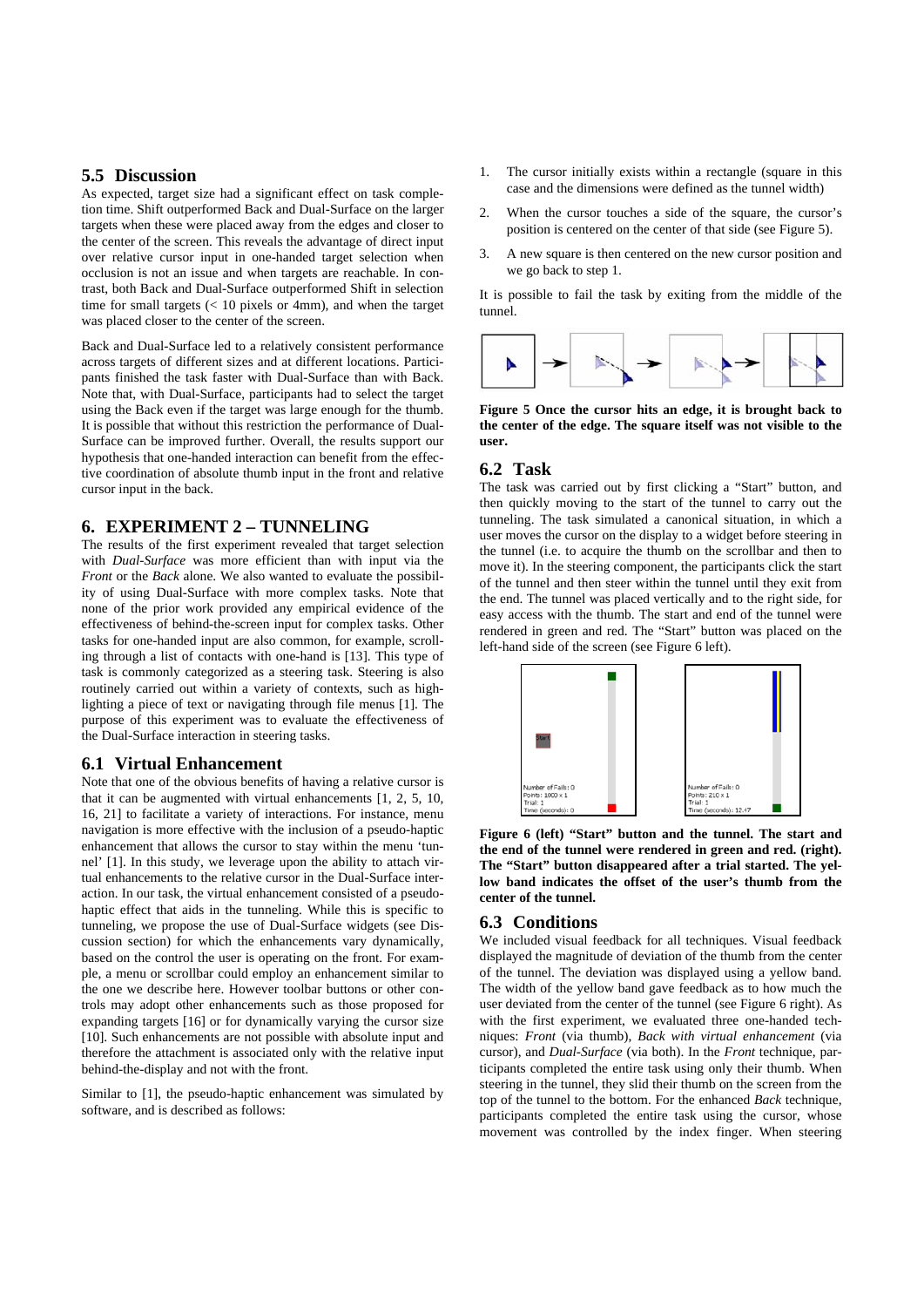within the tunnel, pseudo-haptic enhancement was provided to restrict the cursor movement within the tunnel. For the *Dual-Surface* technique, participants were asked to click the "Start" button and the start of the tunnel using their thumb, but to use the enhanced *Back* technique for steering. As with the Back technique, the Dual-Surface technique also used a virtual enhancement of the cursor.

# **6.4 Participants**

Eleven participants (10 males, 1 female) between the ages of 20 and 35 were recruited. Three of the 11 participants had participated in the first experiment. All participants were right-handed.

# **6.5 Procedure**

A trial started after participants clicked the "Start" button, and ended either after participants successfully completed the trial or after the trial failed. A trial was marked a failure if participants failed to complete the tunneling task. Participants were given 5 attempts to complete the tunneling task once the green start button of the tunnel was clicked. The tunneling task was marked as successful when participants exited the tunnel at the red end. Failure to do so counted as a failed attempt. A trial failed after 5 failed attempts. Participants were instructed to complete the task as fast and as accurately as possible. To promote better performance with the various input techniques, we implemented a reward system such that when the user performed better more points were awarded.

A warm-up session was provided to the participants at the start of each technique. Participants were given 5 practice trials per condition before starting the experiment. The entire experiment lasted 40 minutes. Participants were encouraged to take breaks during the experiment. Participants completed a post-experiment questionnaire to rank the techniques.

# **6.6 Experimental Design**

The experiment used a  $3 \times 2 \times 3$  within subject factorial design. The independent variables were input *Technique*, (*Front*, *Back with virtual enhancement*, and *Dual-Surface*), tunnel *Length* (160px and 260px), and tunnel *Width* (12px, 15px, 18px). The width of the 15px tunnel (6mm) was selected as the intermediate level as it represents the standard width of a scroll bar on the PDA. Furthermore, our pilot study showed that 12px (4.8mm) was the smallest width of the tunnel that allowed participants to perform the tunneling task using the thumb.

Each trial represented a Technique×*Length*×*Width* combination, and each combination was repeated 10 times by each participant. The order of presentation of the trials was randomly chosen. Input techniques were counter balanced among participants.

## The experimental design can be summarized as:

3 *Techniques*: (*Front, Back with virtual enhancement*, and *Dual-Surface with virtual enhancement*) × 2 *Length*: (160px and 260px) × 3 *Width*: (12px, 15px, and 18px) × 10 R*epetitions* × 11 *Participants*  = 1980 data points in total

## **6.7 Results**

For all our analyses we used the univariate ANOVA test and Tamhane post-hoc pair-wise tests (unequal variances) with subjects as random factors. For the tunneling task we performed the analysis on several dependent variables separately. The last attempt time, was the time taken to steer within the tunnel for the last successful steering time. This time represents the performance of the participant after attempting 1 or more times to steering within the tunnel. Total time consists of the total time taken by the participants to complete the tasks, after repeated trials or attempts. This time include also the time it took the participants to clutch to return to the top of the tunnel to begin the task. The number of attempts represents the number of times it took the participants to complete the trial.

#### *6.7.1 Last Attempt Time*

There is a significant effect of *Technique*  $(F_{2,20} = 30.019$ , p<0.001) and of tunnel *Length* ( $F_{1,10}$  = 48.425, p<0.001) on completion time. There was no main effect of tunnel *Width* ( $F_{2,20}$  = 2.639, p=0.096) on completion time. Figure 7 (left) shows average completion time for each technique, by tunnel width and length. We found interaction effects for *Technique×Length* ( $F_{2,20}$ ) = 14.664, p<0.001). There was no interaction effect for T*echnique×Width* or for *Width×Length*.

Post-hoc pair-wise comparisons (unequal variance assumed) show significant differences across each of the three pairs of the three techniques (p<0.001). Performance with Back (877.4ms, s.e. 29.5) alone was significantly faster than either Dual-Surface (1144.6ms, s.e. 29.5) or just the Front alone (2492.5ms, 29.5).

Post-hoc pair-wise comparisons did not reveal significant differences across all three pairs of tunnel width, suggesting that users performed equally well with the 12 pixel tunnel width as with the 18 pixel tunnel.

#### *6.7.2 Total Time*

There is a significant effect of *Technique*  $(F_{2,20} = 40.511,$ p<0.001), of tunnel *Width* (F<sub>2,20</sub> = 77.022, p<0.001), and of tunnel *Length* (F<sub>1,10</sub> = 43.443, p<0.001) on completion time. Figure 7 (right) shows average total time for each technique, by tunnel width and length. We found interaction effects for *Tech* $nique \times Width$  ( $F_{4,40}$  = 58.107, p<0.001), for *Technique*×*Length*  $(F_{2,20} = 17.801, p<0.001)$ , and for *Width*×*Length* ( $F_{2,20} = 7.336$ , p<0.001).

Post-hoc pair-wise comparisons (unequal variance assumed) show significant differences across each of the three pairs of the three techniques (p<0.001). Performance with Dual-Surface (1974.78ms, s.e. 89) was significantly faster than either Front (6224.6ms, s.e. 89) or Back alone (3147.1, s.e. 89). Note that it took users approximately 1.5 times longer to complete all attempts with Dual-Surface, approximately 4 times longer with Back alone, and 3 times longer with Front, compared to the last attempt time. In our discussion in Section 7, we explain some of the reasons for the differences in these times.

Post-hoc pair-wise comparisons did not reveal significant differences across all three pairs of tunnel width, suggesting that users performed equally well with the 12 pixel tunnel width as with the 18 pixel tunnel.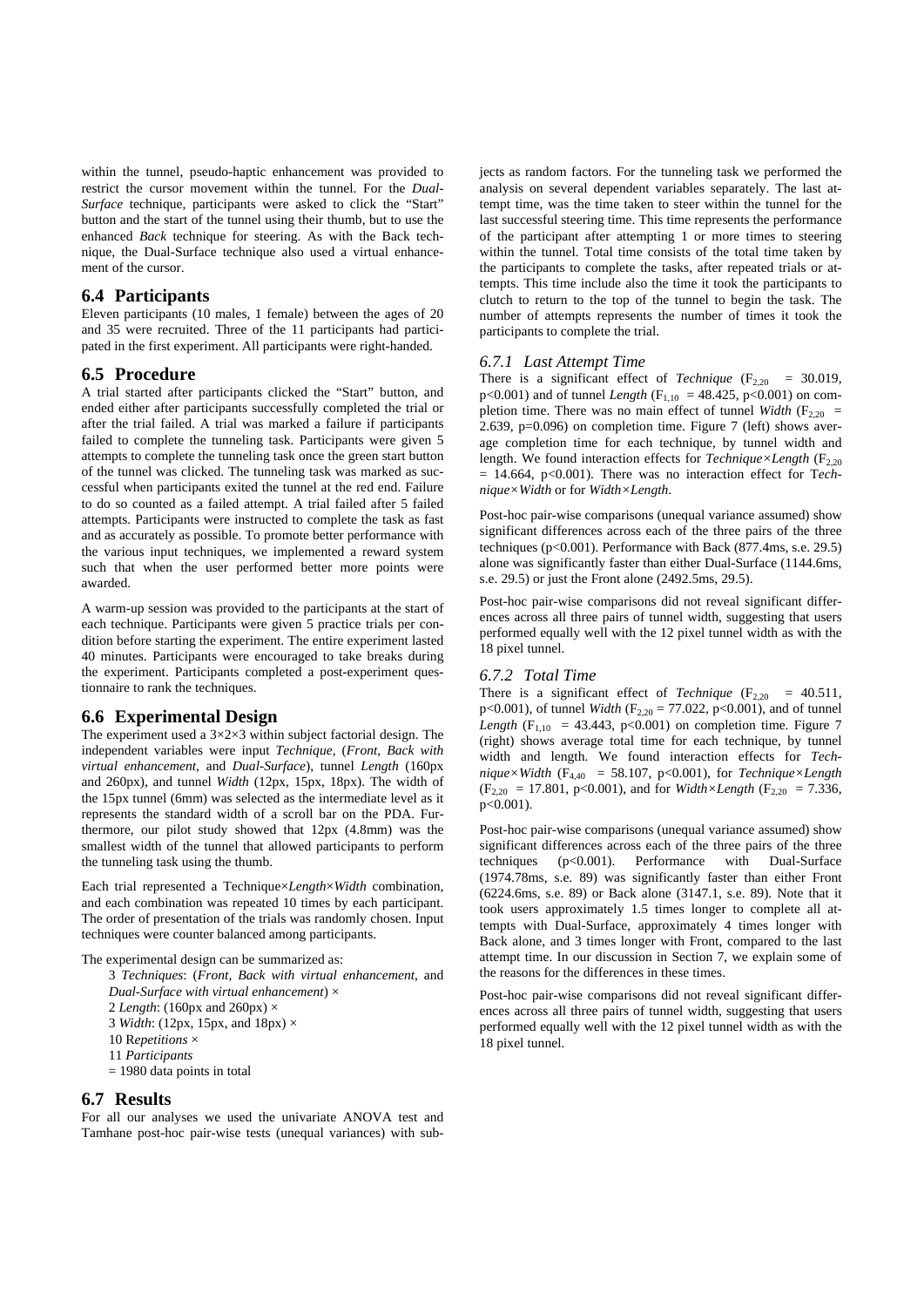

**Figure 7 (left) Average last attempt time; (right) Average task time, for each technique, by tunnel length and width (bars represent +/-1 standard error).** 

#### *6.7.3 Number of Attempts*

There is a significant effect of *Technique* ( $F_{2,20}$  = 53.695, p<0.001) and of tunnel *Width* (F<sub>2,20</sub> = 53.136, p<0.001) but no main effect of tunnel *Length* ( $F_{1,10} = 1.997$ , p=.188) on number of attempts. Figure 8 (left) shows average number of attempts for each technique, by tunnel width and length. We found interaction effects for *Technique×Width* (F<sub>4,40</sub> = 53.975, p<0.001) but none<br>for *Technique×Length* (F<sub>2,20</sub> = 1.359, p=.28) or for for  $Technique \times Length$  (F<sub>2,20</sub>) *Width×Length* ( $F_{2,20} = 1.377$ , p=.275).

Post-hoc pair-wise comparisons (unequal variance assumed) show significant differences across each of the three pairs of the three techniques ( $p<0.001$ ). The fewest attempts were made with Back alone (1.02 attempts, s.e. 0.03), then with Dual-Surface (1.14 attempts, s.e. 0.03), and the most with Front alone (2.22 attempts, s.e. 0.03).

Post-hoc pair-wise comparisons also show significant differences across each of the three pairs of tunnel widths  $(p<0.001)$ . The fewest attempts were made with width 18 (1.02 attempts, s.e. 0.03), then with width 15 (1.14 attempts, s.e. 0.03), and most with width 12 (2.22 attempts, s.e. 0.03).



**Figure 8 (left) Average number of attempts for each technique, by tunnel length and width (bars represent +/-1 standard error). (right) Frequency of ratings from 1 (least preferred) to 5 (most preferred) for each of the three techniques.** 

#### *6.7.4 Subjective Preference*

Participants rated each of the three techniques, from 1 (least preferred) to 5 (most preferred). Half of the participants rated Dual-Surface a 5, and one third rated it a 4. None of the participants gave Dual-Surface a rating of 1. On the other hand 70% of the participants rated Front a 1 and none rated it above a 2. Back was marginal and rated average across all participants. The rankings for each technique are provided in Figure 8 (right).

## **7. DISCUSSION**

We first discuss the results of the second experiment and then based on the results of both experiments we present some recommendations to designers. We also propose the use of Dual-Surface input in a number of applications and finally present some of the limitations of this form of interaction.

## **7.1 Discussion of Experiment 2**

The results of the second experiment showed the benefits of using a virtual enhancement with the behind-the-surface cursor. This is only possible with a relative cursor, which we made available in Dual-Surface. Even with visual feedback, participants still performed the tunneling task significantly slower with the thumb than with cursor. One interesting finding is that the average time to complete the last steering attempt for the Back was shorter than with the Dual-Surface input. For several reasons, we expected these two techniques to perform similarly as they both use the Back for the tunneling task. We noticed that, participants used different grips in favor of different techniques. For the Front, they held the device at about a 45° angle to the index finger. By holding the device in this orientation, they maximized the region reachable by the thumb. For the Back, the device was held in the same orientation as the extension of the index finger. This position helped to better perform vertical tunneling using the index finger. However, to perform this task comfortably with the Dual-Surface input, the participants needed to switch frequently from one grip to another. This tired their hands, and may have led to the unexpected performance.

Even though Back led to better performance in the last-attempt time, overall Dual-Surface was the most efficient technique. This resulted primarily from taking longer to clutch with the relative input on the Back, whereas, with the Dual-Surface technique users could simply move the cursor to the top of the tunnel with their thumb and then attempt to scroll again. As mentioned before, it took participants approximately 1.5 times longer to complete all attempts with Dual-Surface, approximately 4 times longer with Back alone, compared to the last attempt time. This shows that, with Back, participants spent a large proportion of their time clutching the cursor towards the goal. This finding supports our hypothesis that one-handed interaction could benefit from the effective use of absolute thumb input and relative cursor input.

Analysis on the number of attempts showed that participants made significantly more mistakes when using the thumb, which lead to the highest number of attempts with this technique. One interesting finding is that participants did not make more mistakes on the 250px compared to the 160px long tunnel. As shown in Figure 6, the tunnel of length 250px is almost the full length of the screen. Given that it is more difficult to steer through a vertical tunnel than a horizontal tunnel [5, 26], we suspect the highest average attempts shown in Figure 8 (left) are close to the upper bound of the number of failures in scrolling a scrollbar on the tested PDA. This suggests that designers may want to reconsider the design of scrollbars on smaller devices, either in software or with a solution such as the one proposed in this paper.

Tunneling tasks on mobile devices usually require both hands, one to hold the device and the other to perform the steering (sometimes with a stylus). We demonstrated that attaching a virtual enhancement to a cursor can assist in tunneling with one hand. This provides support for the use of Dual-Surface interac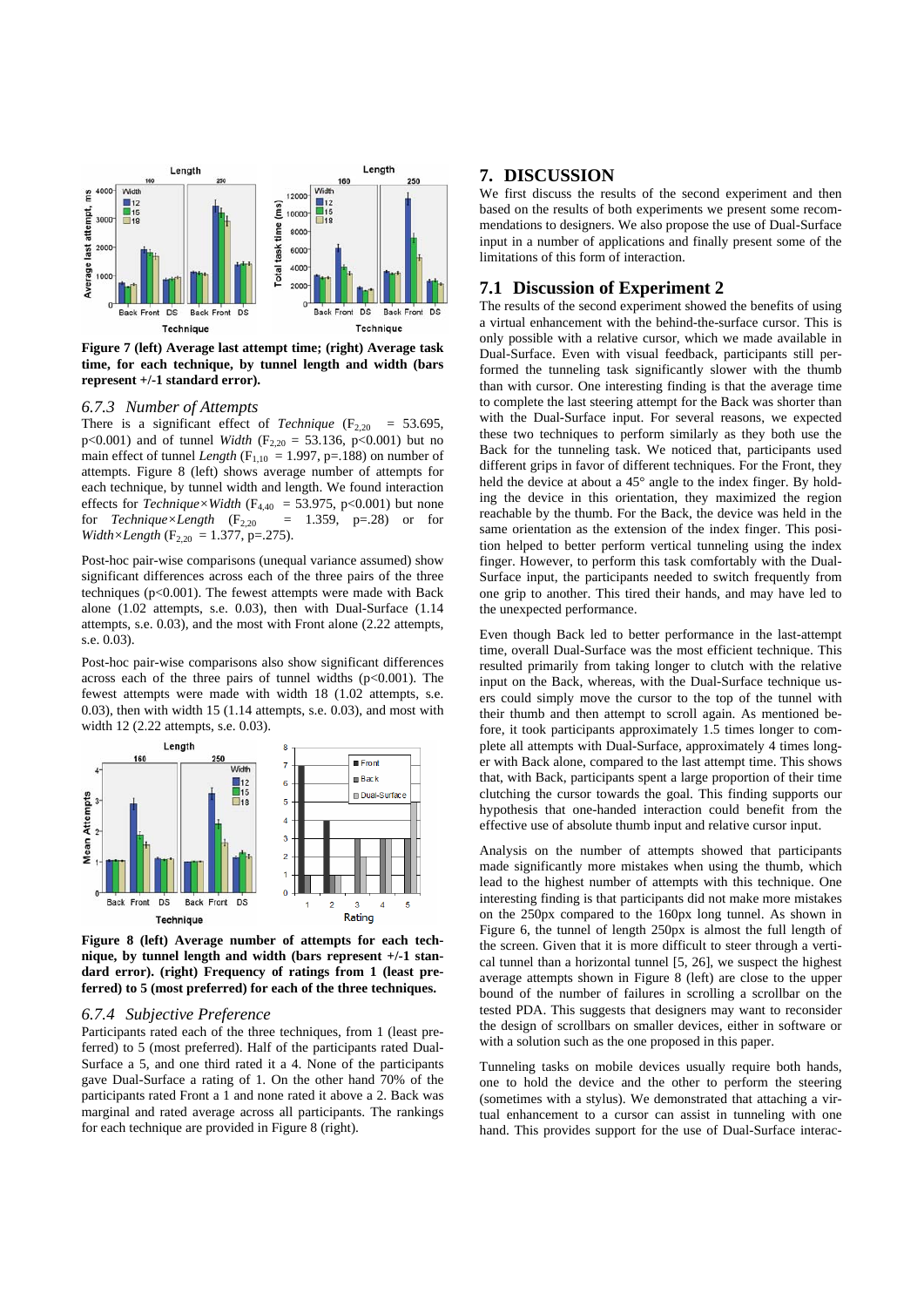tion, but also supports the need for easily accessible relative input on mobile device. While we only showed the advantage of relative input with the steering task, many other tasks including pointing and selection can benefit from the use of easily accessible relative input on mobile devices.

# **7.2 Applications**

Numerous applications can benefit from one-handed interaction. We have demonstrated that small and typically unreachable targets can benefit from Dual-Surface interaction. Our results also reveal that complex tasks, such as steering, can benefit if the Dual-Surface input is augmented with virtual enhancements.

*Map Navigation.* Panning is a common operation in map browsing applications. Often, information that would normally be available to a user resides off-screen. In this case, panning is used for bring an off-screen target into view, and extra cursor movements towards the target are often required as the panning operation lands the cursor a distance away from the desired target. For instance, to select the off-screen target in Figure 9, users need to make a  $\leftarrow$  (right-to-left) gesture to bring the target into the display, and then make a  $\rightarrow$  (left-to-right) gesture to move the cursor onto the target for selection. With Dual-Surface interaction, offscreen target selection can be performed with less effort. The user can simply leave the cursor in its original position. Instead of manipulating the cursor, the user pans the map to the left to move the target towards the cursor. Once the target is underneath the cursor, the user simply taps on the back to make a selection.



**Figure 9 Off-screen target selection. Top-left: pan the map using cursor requires a left gesture. Top-middle: after the panning, cursor is on the left edge. Top-right: cursor moves back to the right to make selection. In contrast, bottom-left: pan the map to left using thumb. Bottom-right: the target is moved underneath the cursor.** 

*3D Object Rotation.* 3D manipulations such as rotations can take advantage of Dual-Surface interaction. Users can select a rotational axis anywhere on the screen with the back and then can pan their thumb to rotate the object along the selected axis. Intuitively, it would require more effort to perform the task with either the back or the front alone. Note that the coordination suggested in this application does not necessarily follow that proposed earlier,

i.e. the back can also initiate the movement and the front can follow it.

*Simultaneous Input.* Although Dual-Surface is performed sequentially, one can also take advantage of naturally occurring simultaneous actions. One example of such an interaction is zooming. Zooming can be triggered by having the thumb and index fingers make simultaneous opposite gestures. For example, a user can trigger a zoom-in action by having the thumb make a  $\leftarrow$  gesture and the index finger make a  $\rightarrow$  gesture.

*Dual-Surface Widgets.* We can design a new class of widgets that support Dual-Surface input, which we refer to as DS-widgets. For instance, we described the use of a virtual enhancement with the scrollbar. This could eventually become a DS-scrollbar which would behave just like a normal scrollbar with the front input, but would also use any possible enhancement when coordinating the front with the back input. Other similar widgets, such as toolbar buttons could be made to work with Dual-Surface. Items on a DStoolbar could expand and shrink under the influence of the position of the relative cursor as in [16].

*Hardware Alternatives.* Many hardware design options are available. In our study, the manipulation of cursor movement was through a touchpad. Alternately, this could be replaced with a mini joystick. The joystick could be similar to a trackpoint. Note that, previous research has reported that, due to the kinematic limitations of the index finger, complex gestures involving vertical motions are difficult with the index finger [26]. A joystick, however, requires minimal finger motion to control the cursor movement and also allows for rate-based control of the cursor. Furthermore, it is possible with a joystick to provide real forcefeedback to support richer interactions. Another option to replace the touchpad is to use an optical sensor. Cursor movement can be controlled by the movement of the finger tip against the optical sensor.

# **7.3 Recommendations**

Based on the findings of our experiments, we make the follow recommendations for enhancing one-handed use:

- Complement mobile devices with relative cursor input that is accessible such as a touchpad behind the display;
- Relative cursor input could be associated with virtual enhancements for making complex tasks easier;
- Large targets that are accessible with the thumb should be placed in accessible areas for the thumb;
- Smaller targets which would be difficult to access with the thumb but relatively easy to access with the cursor, could be placed in areas that are best suited for cursors, such as in corners and edges (the width factor in the Fitts equation increases significantly when targets are on the edges, reducing the index of difficulty);
- To facilitate steering tasks widgets requiring tunneling should be made larger for easy access in the front.

# **7.4 Limitations of Dual-Surface Interactions**

While our results show the advantages of Dual-Surface input, this interaction needs to be further developed to overcome some limitations. For instance, the results of our studies showed that Dual-Surface input was faster than Back alone. This may not remain true in situations where the goal is too far to be reached by the